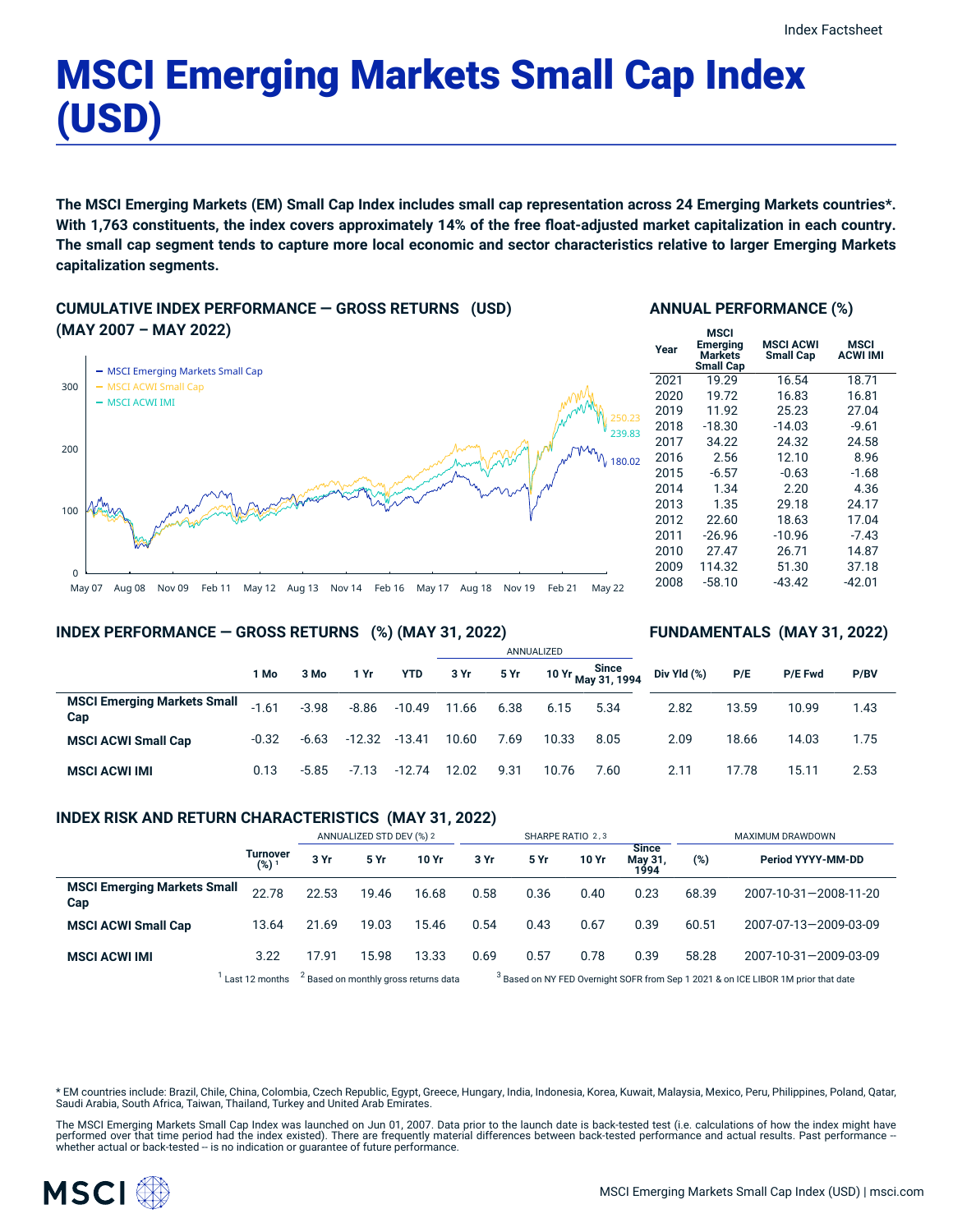## **INDEX CHARACTERISTICS**

|              | <b>MSCI Emerging Markets Small Cap</b> |  |  |  |  |  |
|--------------|----------------------------------------|--|--|--|--|--|
| Number of    | 1.763                                  |  |  |  |  |  |
| Constituents |                                        |  |  |  |  |  |
|              | <b>Mkt Cap (USD Millions)</b>          |  |  |  |  |  |
| Index        | 1,007,852.19                           |  |  |  |  |  |
| Largest      | 3,897.71                               |  |  |  |  |  |
| Smallest     | 18.04                                  |  |  |  |  |  |
| Average      | 571.67                                 |  |  |  |  |  |
| Median       | 425.60                                 |  |  |  |  |  |
|              |                                        |  |  |  |  |  |

## **TOP 10 CONSTITUENTS**

MAY 31, 2022 Index Factsheet

| Cap |                              | Country   | <b>Float Adj Mkt</b><br>Cap<br>(USD Billions) | Index<br>Wt. (%) | <b>Sector</b>       |
|-----|------------------------------|-----------|-----------------------------------------------|------------------|---------------------|
|     | <b>WALSIN LIHWA CORP</b>     | ТW        | 3.90                                          | 0.39             | Industrials         |
|     | <b>TATA ELXSI</b>            | IN        | 3.70                                          | 0.37             | Info Tech           |
|     | <b>ADANI POWER</b>           | IN        | 3.21                                          | 0.32             | Utilities           |
|     | THE FOSCHINI GROUP           | ZΑ        | 3.01                                          | 0.30             | Cons Discr          |
|     | SINOAMERICAN SILICON PRO     | TW        | 2.96                                          | 0.29             | Info Tech           |
|     | <b>EVA AIRWAYS CORP</b>      | TW        | 2.89                                          | 0.29             | Industrials         |
|     | <b>VOLTAS</b>                | IN        | 2.82                                          | 0.28             | Industrials         |
|     | <b>ZEE ENTERTAINMENT ENT</b> | IN        | 2.82                                          | 0.28             | Comm Srvcs          |
|     | SENDAS DISTRIBUIDORA ON      | <b>BR</b> | 2.70                                          | 0.27             | <b>Cons Staples</b> |
|     | <b>ASHOK LEYLAND</b>         | IN        | 2.60                                          | 0.26             | <b>Industrials</b>  |
|     | Total                        |           | 30.61                                         | 3.04             |                     |

# **FACTORS - KEY EXPOSURES THAT DRIVE RISK AND RETURN MSCI FACTOR BOX**



# **SECTOR WEIGHTS**



# **COUNTRY WEIGHTS**



# **MSCI FaCS VALUE**  $\overline{\bullet}$

 $\overline{\wedge}\mathcal{N}$ 





**LOW VOLATILITY Lower Risk Stocks**

MSCI FaCS provides absolute factor exposures relative to a broad global index - MSCI ACWI IMI.

Neutral factor exposure (FaCS = 0) represents MSCI ACWI IMI.